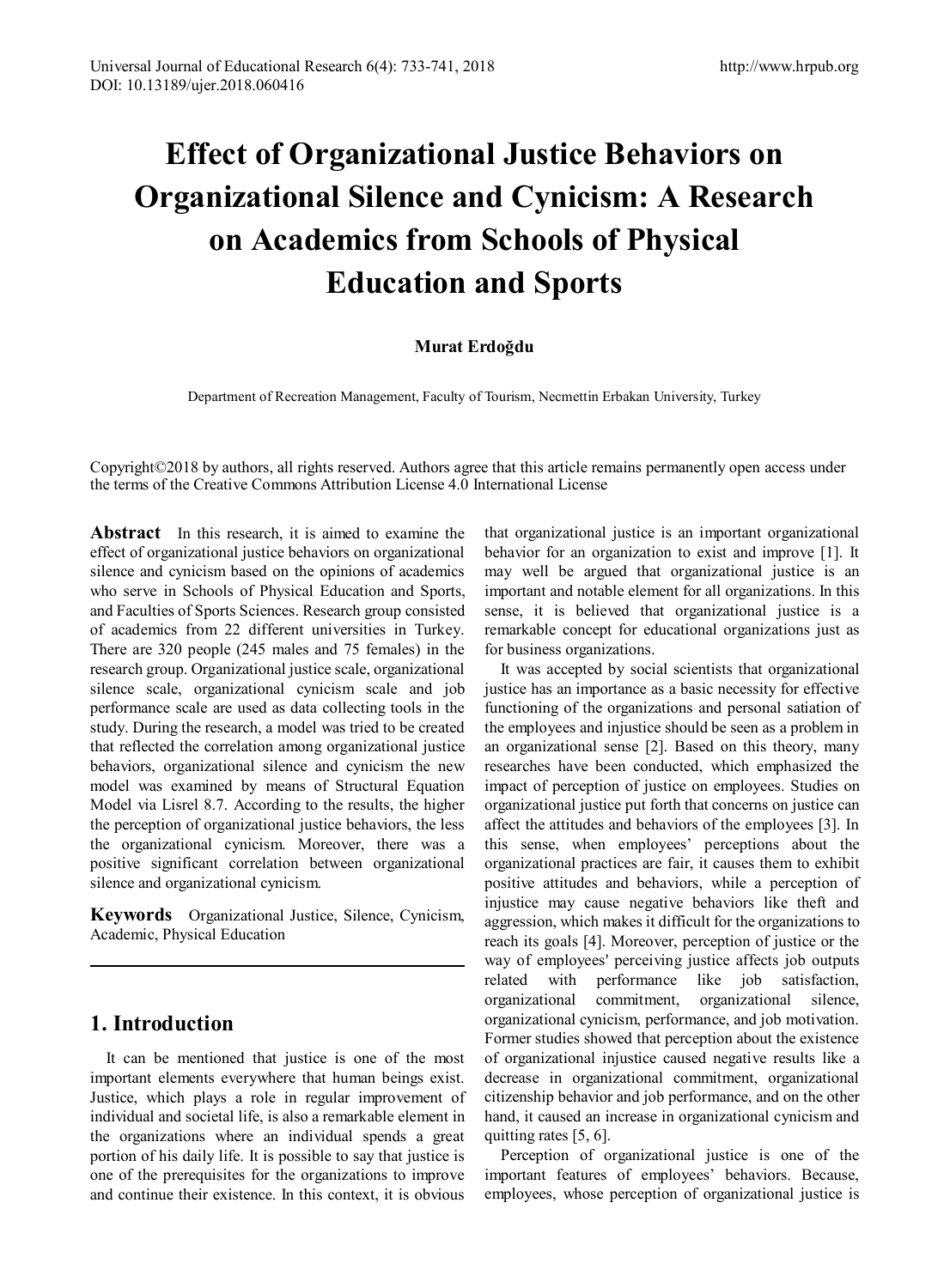positive, tend to exhibit positive behaviors, while employees, whose perception of organizational justice is negative, may tend to negative behaviors like decreasing levels of effort and trust in organization. In this sense, as an important area of study in effective functioning of the organizations, organizational justice has been studied extensively in recent years in organizational psychology, human resources management and organizational behavior fields [2]. Organizational justice can be defined as the perception of the employees about distribution, transaction, functioning and interaction in an organization. While creating this perception, employees identify various scales for themselves and use those scales in identifying whether or not they are treated fairly [7]. Organizational justice includes perceived justice about all of the social and economic mutual exchanges, and relationships of the individuals with their superiors, colleagues and the organization as a social system [8]. Although perception of organizational justice was mentioned in the literature as one of the determinants of organizational silence, scarcity of the studies, which were conducted on organizational justice and organizational silence together, drew attention [9].

Various kinds of dimensioning on organizational justice exist in the literature. At first, organizational justice was handled in two dimensions. One of them was distributive justice, defined as the fairness of the gains obtained by employees, and procedural justice, defined as the fairness of the procedures for determining those gains [10]. In later studies, organizational justice was examined in three dimensions as distributive, procedural, and interactional justice. Lastly, Greenberg [11] added new dimensions to perception of justice by dividing interactional justice into two as interpersonal justice (Related with distributive justice and with interpersonal attitudes regarding the level of politeness, value, and respect shown to the employees by the ones who determine gains) and informational justice (Related with procedural justice and with distribution of gains and how much information is given and how much explanation is made to employees about processes regarding these distributions) [3,12]. These dimensions of the organizational justice have importance at different levels for faith and attitude which employees develop about the organization and the administration [13]. In this research, organizational justice is handled in four dimensions as distributive, procedural, interpersonal and informational justice.

Organizational silence is a type of behavior, which can increase or decrease the organizational performance. Although organizational silence has a difficult style of expression sentimentally, it is an effective method in pointing out pleasing or displeasing situations in the organization [14]. Morrison and Milliken [15] defined silence as "the situation where the employees consciously keep their works, ideas, knowledge and thoughts regarding organizational development for themselves." In another definition, silence is defined as the situation where the employees are avoiding from oral or written statement about the behavioral, cognitive or emotional evaluations of their organizational matters to the people who can change or fix this situation [16]. According to Çolak [17], remaining silent issue should not be perceived as a passive behavior such as withdrawing of an individual, social silence or inertia. When silence is performed consciously, its active side steps in. Attitude of keeping opinions and ideas can be due to individual, cultural, social and sometimes biological factors. Remaining silent in organizational climate is actually hiding the ideas or opinions preferably or compulsorily in the face of an organizational problem or matter. Silence of the organizations occurs since employees do not make any contribution to their organizations [18]. According to Henriksen and Dayton [19], organizational silence is a group of little responses to significant problems that an organization faces. In a research conducted on public employees by Karacaoğlu and Küçükköylü [20], it was pointed out that silence was observed to be nonsignificant and attitudes of employees were rather weak regarding organizational cynicism.

Basic causes, which lead to organizational silence, are classified as individual, social and organizational factors. Individual factors are thoughts such as using shortcut, prejudices, maintaining status quo and keeping the existing situation. Social factors are climate of distrust and uncertainties on adaptation behavior and responsibility. Organizational factors are indisputable beliefs, unnecessary and incorrect information, and negligence of the interdependencies with other units related with the job [19].

It is observed that organizational silence has not been studied enough in the organizational behavior and management literature, despite its increasing importance in terms of both organizations and employees [21]. In recent years, beyond its meaning that individual have nothing to say or have no idea on a matter, the notion, that *silence* may be a phenomenon which contains deep and secret meanings inside, has widely been accepted [22]. If the employees give a message to their organizations or managers by remaining silent, then the meaning of this message should be interpreted thoroughly. Because there are potential risks that can affect the attitudes, behaviors or job gains of the employees in the background of these messages [23].

Organizational cynicism is one of the issues that have drawn attention in recent years especially in the field of organizational behavior. It is defined as the employees' beliefs that the employing organization lacks honesty and also defined as their negative attitudes towards the employing organization. Moreover, it emerges as a result of not fulfilling basic expectations such as sincerity, justice and honesty [24]. Cynicism, which was defined in the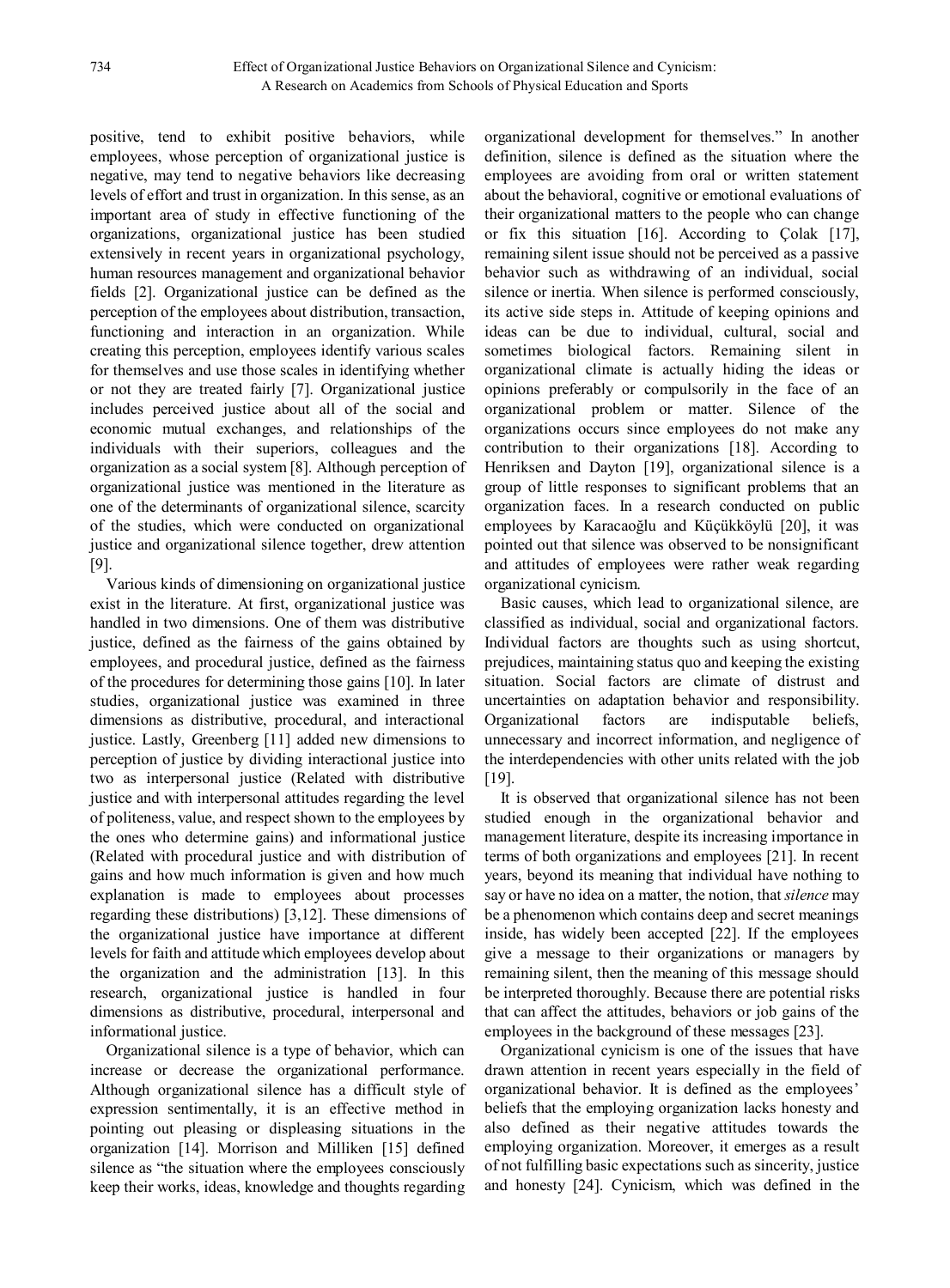initial research studies as an attitude with basic symptoms such as displeasure and distrust to others, is equated in contemporary studies to disappointment that emerged as a result of failure of the institutions in meeting the high level expectations, which modern daily life offers [25, 26]. Andersson [27] defined cynicism as "both a general and specific attitude characterized by frustration, despair, and disappointment, and a negative feeling and distrust towards a person, group, ideology, social convention, or institution."

Organizational cynicism, defined as the individual's negative attitude towards the employing organization, emerges as a result of not fulfilling the basic expectations such as sincerity, justice and honesty by the organization [24]. In this context, since such employees, who have this kind of negative attitudes, can be found in almost all organizations, it is necessary to be aware of premises and outcomes of organizational cynicism in order to understand organization and employee efficiency [28]. When the employees perceive their organizations, organizational practices, and practices of the managers as *fair*, it urges them to display positive attitudes and behaviors towards the organization and their managers. On the other hand, when employees perceive their organizations as *unfair*, it urges them to exhibit negative behaviors against the organization and managers [29].

Brandes [30] defined organizational cynicism as a three-dimensional negative attitude towards the employing organization. These dimensions included; (1) belief that the organization was deprived of honesty (2) a negative feeling against the organization and depending on these, (3) derogatory and critical behaviors towards the organization [31]. In this context, the concept of organizational cynicism consists of three dimensions; cognitive (belief), affective (emotion) and behavioral (behavior).

If the employees believe that the practices in the organization and decisions made are fair and they have perceptions in this manner, this situation may be a motivating factor for them not to remain silent and talk [32]. Thus, relationship between silence and justice were investigated in different researches and it was put forward that employees having a high level of perception of justice moved away from silence behaviors [21, 32-35]. When the employees perceive that the distribution of gains in the organization, the interaction during this distribution, and methods and processes used to determine those gains are *fair*, it may lead them to express their ideas and opinions clearly and easily. In other words, ethical and fair behaviors that the organizational authority exhibit will diminish employees' personal fears on being victim and galvanize them into action to talk about potential issues and problems about the work and the organization. If the opposite is the case, then employees' tendency to remain silent may increase [34].

In the light of studies mentioned above, it can be said

that perception of justice or injustice in the organization will be one of the important determinants of organizational silence and organizational cynicism. In order to test the hypotheses of the research, data collected from the interviews with academics from Schools of Physical Education and Faculties of Sports Sciences was used. The aim of this study is to identify the effect of organizational justice, which is regarded as one of the premises of organizational silence and cynicism in the literature and thought to have significant effects on employee attitude towards the organization, on academic organizations.

## **2. Materials and Methods**

#### **2.1. Research Group**

Research group consisted of academics from Schools of Physical Education and Sports, and Faculties of Sports Sciences of 22 different universities in Turkey. There are 320 people (245 males and 75 females) in the research group. 10 participants are younger than 25 years old, 113 are in the range of 25-35 years old, 120 are in the range of 36-45 years old, 53 are in the range of 46-55 years old and 15 are older than 56 years old. 34 participants have bachelor's degree, 94 have master's degree and 192 have doctoral degree. 140 participants serve as professors, associate professors or assistant professors and 180 participants serve as lecturers or specialists. 162 participants have less than 10 years of work experience and 158 participants have 11 or more years of work experience.

#### **2.2. Data Collection Tools**

#### *Organizational Justice Scale*

Organizational Justice Scale, which is used in many domestic or foreign publications as a tool to measure organizational justice and developed by Niehoff – Moorman [36], is used in the research. Factors are called "Procedural Justice" and "Distributive Justice" respectively. Cronbach's alpha values are used in measuring internal consistency of the factors. These values are calculated as 0.95 for procedural justice and 0.91 for distributive justice. Scale consists of 20 questions. Expressions are graded with Likert scale as  $1=$  strongly disagree,  $2=$  disagree,  $3=$  slightly agree,  $4=$  agree and  $5=$ strongly agree.

#### *Organizational Silence Scale*

In the research, the concept of organizational silence is measured by Organizational Silence Scale, which was developed by Dyne, Ang and Botero [37]. There are totally 15 statements in the scale. With these questions addressed to the employees, it is investigated to find out whether or not they remain silent and if they remain silent, which kind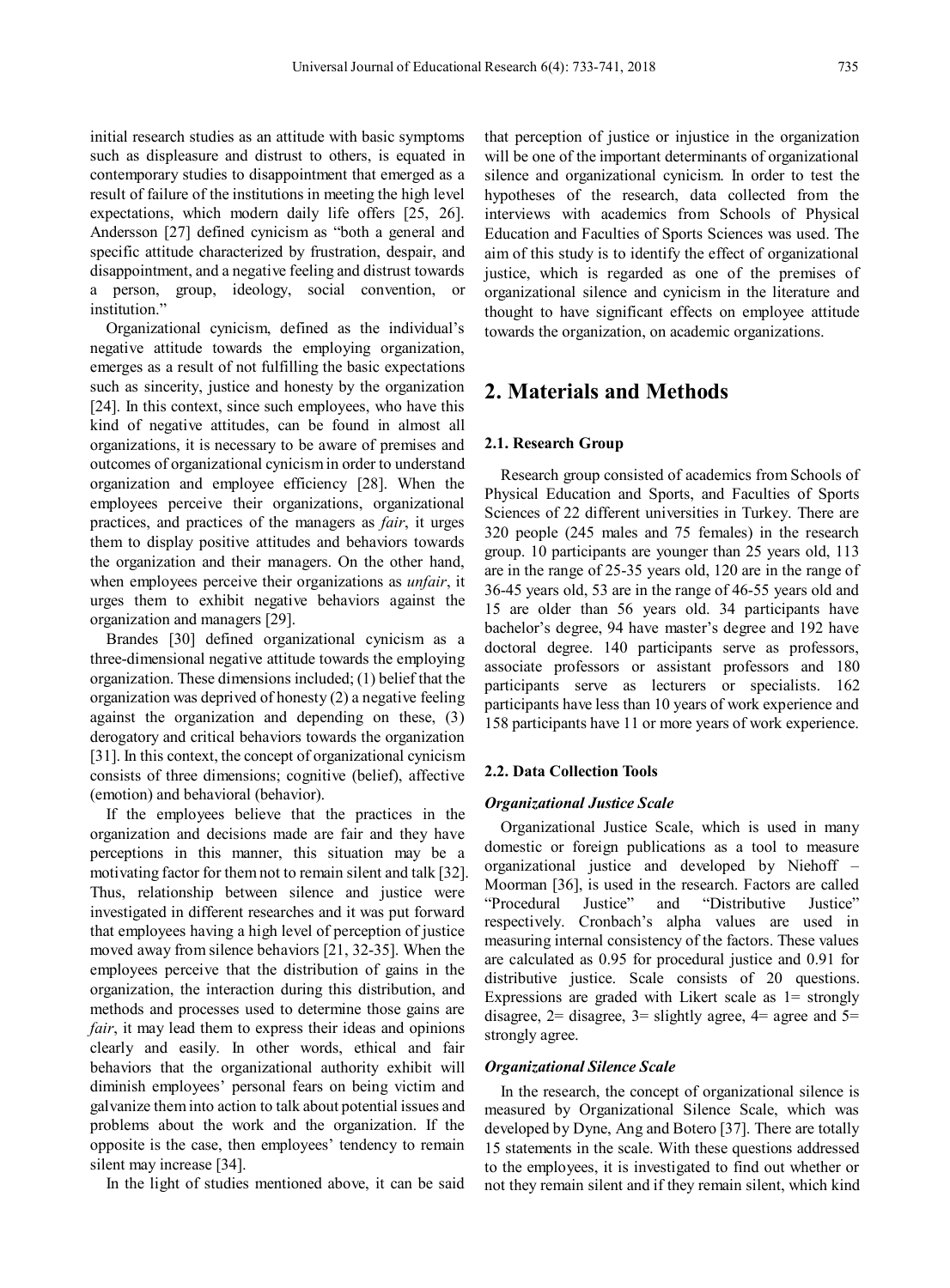of silence behaviors they exhibit. Sub-dimensions existing in the scale are called as "Individual Silence" and "Relational Silence" respectively. Cronbach's alpha values are used in measuring internal consistency of the factors. These values are calculated as 0.93 for individual silence factor and 0.89 for relational silence sub-dimension. Within this research, 5-point Likert Scale is used for the organizational silence scale (1= Never; 5= Always).

#### *Organizational Cynicism Scale*

The scale, which was developed by Brandes [30], consists of 14 clauses in 3 sub-dimensions as cognitive, affective and behavioral. Statements in the scale are scored according to 5-level Likert type scale from 1 to 5 (1: never, 2: rarely, 3: sometimes, 4: often and 5: always). It is assumed that the higher the scores are in the scale, the more cynical behaviors participants have. The scale was adapted to Turkish by Erdost et al [38] and validity and reliability of it was fulfilled. Cronbach's alpha values are used to calculate internal consistency of the factors. These values are calculated as 0.91 for cognitive dimension, 0.93 for affective dimension and 0.86 for behavioral dimension.

#### **2.3. Data Collection**

Data for the research was collected between 1 June 2016 and 18 June 2017 after gaining necessary permission from the administrations of relevant schools and faculties. Data was collected by the researcher from relevant departments of twenty two different universities. Data was collected at Schools of Physical Education and Sports and Faculties of Sports Sciences in universities through research associates pursuing master's degrees and instructors serving at those institutions. Research associates and instructors who volunteered for data collection were informed about data collection process and written guidelines were provided. In this context, a convenient time was organized for the academics who volunteered to join the research, and they were asked to fill the scales at one session. The scales were applied at the same time to the academics who serve at the same departments. Academics filled the scales in their office rooms and application of the surveys was completed in about 10-15 minutes.

#### **2.4. Data Analysis**

In order to reach main purpose of the research and to summarize the data obtained, the results are offered as arithmetic mean and standard deviation. Before the statistical analyses, all variables were examined in terms of univariate and multivariate normal distribution. Run statistics for univariate normal distribution put forward that kurtosis coefficients vary between *-.53* and *.69* and

skewness coefficients vary between *-.73* and *.29*. As univariate kurtosis and skewness values are smaller than 1, it can be said that they meet the relevant normality criterion [39, 40]. However, the test applied for multivariate normality among the variables was not determined as significant  $(\chi^2 = 1.703, p > .05)$ ; standardized values (for multivariate kurtosis and skewness) were found *.78(z= 1.680, p> .05)* for the kurtosis, and *32.73 (z= -.07, p> .05)* for the skewness. According to these findings, it can be interpreted that multivariate normality hypotheses are verified. In the light of these values, Maximum Likelihood approach was used during the modeling at 0.05 level of significance.

In the study, a model reflecting the relationship among organizational justice behaviors, organizational silence and cynicism was formed. In the light of the literature, when variables related with the individuals' organizational justice behaviors are examined, it is observed that distributive justice, procedural justice and interactional justice drew attention. Again, it can be said that organizational silence has two dimensions as individual and relational, while organizational cynicism has three dimensions as affective, cognitive and behavioral. Accordingly, it can be said that distributive justice, procedural justice and interactional justice explain the perceptions of the organizational justice; individual and relational silence explain the organizational silence; affective, cognitive and behavioral cynicism explain the organizational cynicism.

In this study, in order to investigate the relationships among the organizational justice behaviors, organizational silence and organizational cynicism, following hypotheses were tested.

H1: The high perceptions of Academics from Schools of Physical Education and Sports about organizational justice will decrease their perceptions of organizational cynicism.

H2: The high perceptions of Academics from Schools of Physical Education and Sports about organizational justice will decrease their perceptions of organizational silence.

In different sources there are different pieces of information about which fit tests will be better for structural equation models and this problem maintains its currency. To test the validity of the model many fit indices are used. Out of these indices, most frequently used ones are; *Chi-Square Goodness of Fit Test*  $(\chi^2/df)$ , *CFI*-*Comparative Fit Index, GFI- Goodness-of-Fit Index, AGFI- Adjusted Goodness-of-Fit-Index, NFI- Normed Fit Index RMSEA- Root Mean Square Error of Approximation* and*SRMR- Standardized Root Mean Square Residual.* Fit values regarding the tests mentioned above and used for model-data fit are shown on the following table.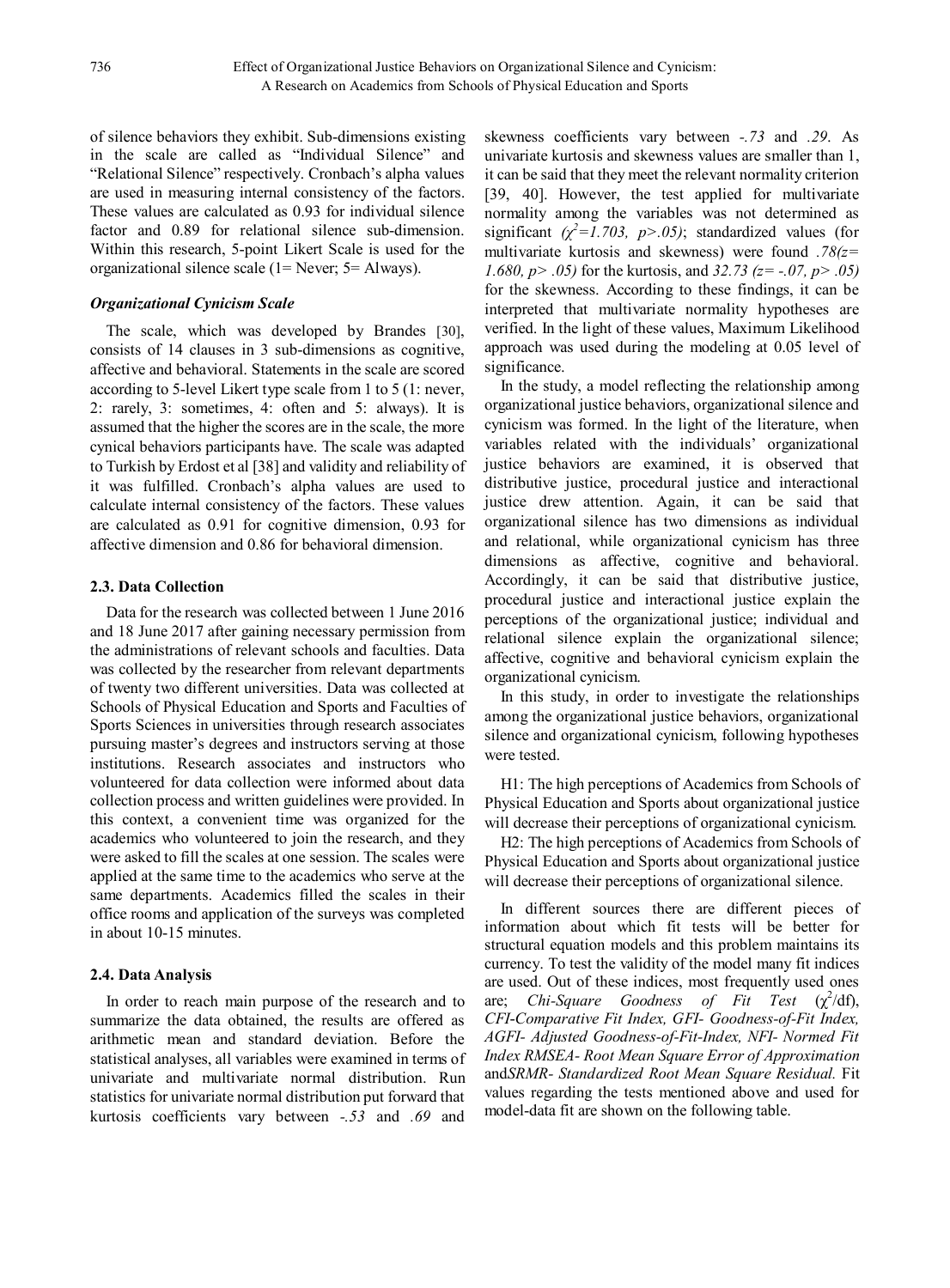| Fit Indices  | Perfect Fit                       | Acceptable Fit                    |  |  |
|--------------|-----------------------------------|-----------------------------------|--|--|
| $\chi^2/df$  | $0 \leq \chi^2$ / df $\leq 2$     | $2 \leq \chi^2$ / df $\leq$ 3     |  |  |
| p value      | $0.05 \le p \le 1.00$             | $0.01 \le p \le 0.05$             |  |  |
| <i>RMSEA</i> | $0 \leq$ RMSEA $\leq 0.05$        | $0.05 \leq$ RMSEA $\leq 0.10$     |  |  |
| <b>SRMR</b>  | $0 <$ SRMR $\leq 0.05$            | $0.05 \leq$ SRMR $\leq 0.10$      |  |  |
| NFI          | $0.95 \leq NFI \leq 1.00$         | $0.90 \leq \text{NFI} \leq 0.95$  |  |  |
| <i>NNFI</i>  | $0.97 \leq NNFI \leq 1.00$        | $0.95 \leq NNFI \leq 0.97$        |  |  |
| <b>CFI</b>   | $0.95 \leq CFI \leq 1.00$         | $0.90 \leq CFI \leq 0.95$         |  |  |
| GFI          | $0.95 \leq GFI \leq 1.00$         | $0.90 \leq$ GFI $\leq 0.95$       |  |  |
| <i>AGFI</i>  | $0.90 \leq \text{AGFI} \leq 1.00$ | $0.85 \leq \text{AGFI} \leq 0.90$ |  |  |

**Table 1.** Fit Criteria [41-45]

In order to test the fitting of the model, which was created in the research, to the data, values were calculated concerning all of the tests that were presented in the table.

## **3. Results**

Descriptive statistics were presented on Table 2 concerning the scores that the academics (from the Schools of Physical Education and Sports) obtained from the scales which were administered to determine their perceptions of organizational justice, cynicism and organizational silence.

**Table 2.** Descriptive statistics concerning the perceptions of the academics from the schools of physical education and sports about organizational justice, cynicism and organizational silence *(n= 320)*

| Scale                   | $\overline{X}$        | Ss.  |      |
|-------------------------|-----------------------|------|------|
|                         | Distributive Justice  | 3.36 | 0.86 |
| Organizational Justice  | Procedural Justice    | 3.21 | 1.05 |
|                         | Interactional Justice | 3.51 | 1.03 |
|                         | Affective             | 2.20 | 0.90 |
| Organizational Cynicism | Cognitive             | 2.44 | 0.84 |
|                         | <b>Behavioral</b>     | 2.55 | 0.81 |
|                         | <i>Individual</i>     | 2.15 | 0.82 |
| Organizational Silence  | Relational            | 3.37 | 1.07 |

According to Table 2, interactional justice sub-dimension has the highest mean score concerning the

perceptions about the organizational justice. The fact that sub-dimensions concerning the organizational cynicism are at low levels is another remarkable detail. Besides, it is seen that individual silence, one of the sub-dimensions of organizational silence, at a low level compared to relational silence. When the table is examined as a whole, in parallel with the research hypotheses, it is seen that the perceptions of the organizational justice are at a high level and the perceptions of organizational cynicism and the organizational silence are at low levels.

Hypotheses set to attain the purpose of the research are examined with Structural Equation Modeling that was made by Lisrel 8.7 program. The model that is created in accordance with the data obtained from the scales which were administered to determine the perceptions of the academics from the Schools of Physical Education and Sports about organizational justice, cynicism and organizational silence were presented in Figure 1.

When Figure 1 is examined, it will be observed that there is a negative significant correlation between the organizational justice behaviors and the organizational cynicism. Coefficient of correlation is – 0.62 and t value is -10.08. Structural equation can be set as "organizational cynicism =  $-0.62*$ organizational justice". R<sup>2</sup> value for this equation is found 0.39. According to these values, one point increase in organizational justice causes a 0.62 point decrease in organizational cynicism. So it can be argued that organizational cynicism will decrease when perception of organizational justice increases.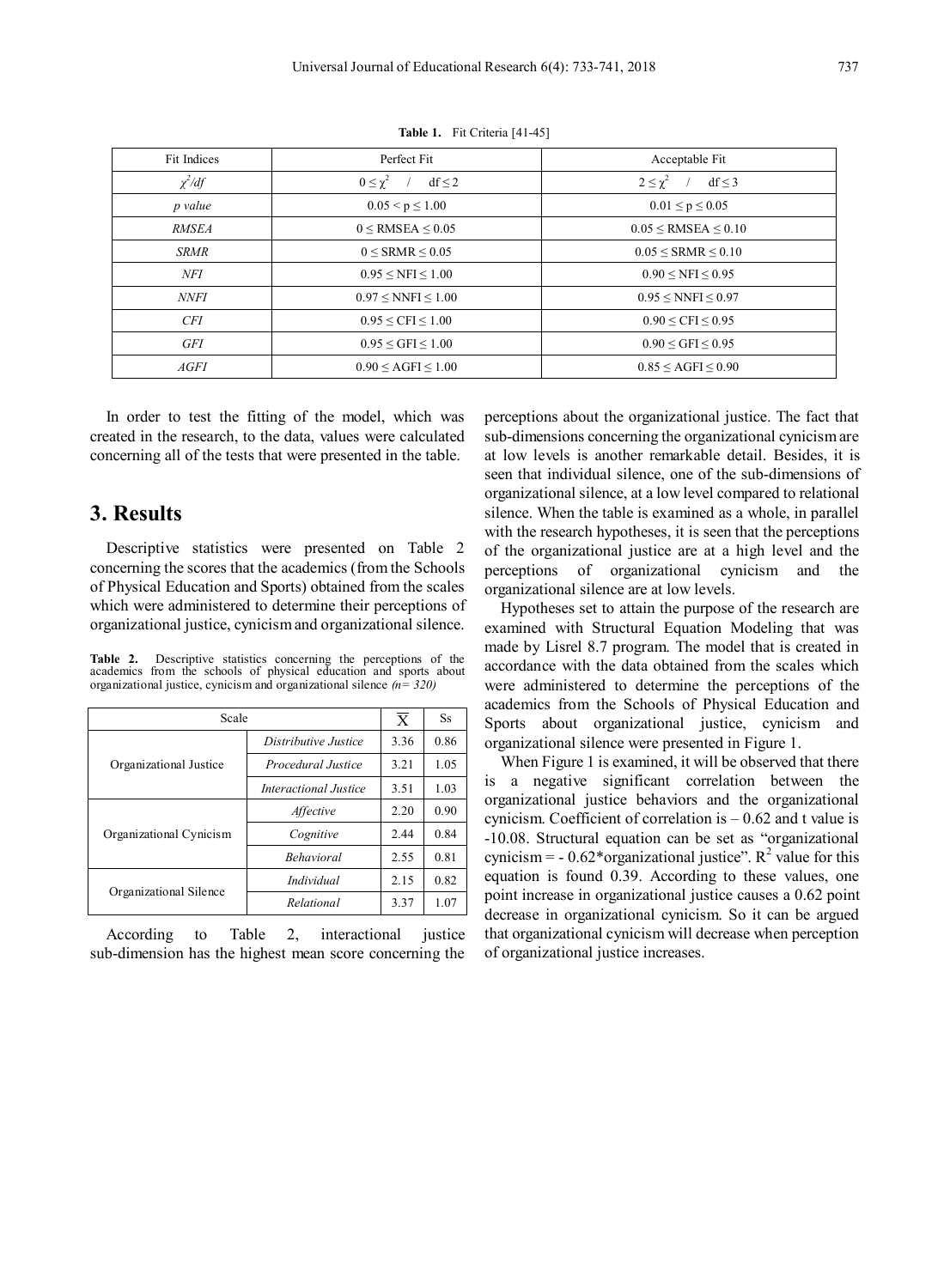

Chi-Square=34.32, df=17, P-value=0.00764, RMSEA=0.057

**Figure 1.** Structural equation modeling concerning the perceptions about organizational justice, organizational cynicism and organizational silence (Standard Coefficients)

**Table 3.** Fit values concerning the research model

| $\boldsymbol{\mathit{n}}$ |       | sd                       |      | '/sd | <b>CFI</b> | NFI  | NNFI | GFI                                     | AGFI | <b>SRMR</b> | <b>RMSEA</b> |
|---------------------------|-------|--------------------------|------|------|------------|------|------|-----------------------------------------|------|-------------|--------------|
| 320                       | 34.32 | $\overline{\phantom{a}}$ | 0.00 | 2.01 | 0.99       | 0.98 | 0.98 | $00-1$<br>$\mathsf{U} \cdot \mathsf{Z}$ | 0.94 | 0.042       | 0.057        |

In Figure 1, it will be observed that the correlation between organizational justice behaviors and organizational silence is not significant. However, there is a positive significant correlation between organizational silence and organizational cynicism. Coefficient of the correlation is 0.54 and t value is 5.05. This value can be interpreted that a one-point increase in organizational cynicism will cause a 0.54 point increase in organizational silence or conversely a one-point decrease in organizational cynicism will cause a 0.54 point decrease in organizational silence. Structural equation among organizational justice, organizational cynicism and organizational silence were found as "organizational silence  $= 0.54*$ organizational cynicism 0.00090\*organizational justice".  $R^2$  value for this equation is 0.29.

All values concerning all of the tests in order to examine the model, which was set in the research, whether it fits to the data were presented on Table 3.

When findings (Table 3) are compared with fit values presented on Table 1, it will be observed that a perfect fit exists between the model and the data. In line with these findings, it can be argued that the hypotheses concerning the tested model for the academics from the Schools of Physical Education and Sports are accepted. According to this, the high perceptions of the academics from the Schools of Physical Education and Sports about organizational justice decrease their perceptions of organizational cynicism and organizational silence.

## **4. Discussion and Conclusions**

In the research, it is aimed to examine the effect of organizational justice behaviors on organizational silence and cynicism regarding the opinions of academics serving at Schools of Physical Education and Sports and Faculties of Sports Sciences. The research showed that interactional justice has the highest score among the mean scores concerning the perceptions of organizational justice; sub-dimensions of organizational cynicism are at low levels; besides, individual silence, which is one of the perceptions of organizational silence, is at lower level when compared to the relational silence. When mean scores of sub-dimensions concerning the scales used in the research are examined, in parallel with the hypotheses of the research, it was determined that the perceptions of organizational justice are at high levels whereas the perceptions of organizational cynicism and organizational silence are at low levels.

The model created was examined via Structural Equation Modeling concerning the results. As a result of this analysis, it was determined that there exists a negative and significant correlation between the organizational justice behaviors and the organizational cynicism. Results revealed that the organizational cynicism will decrease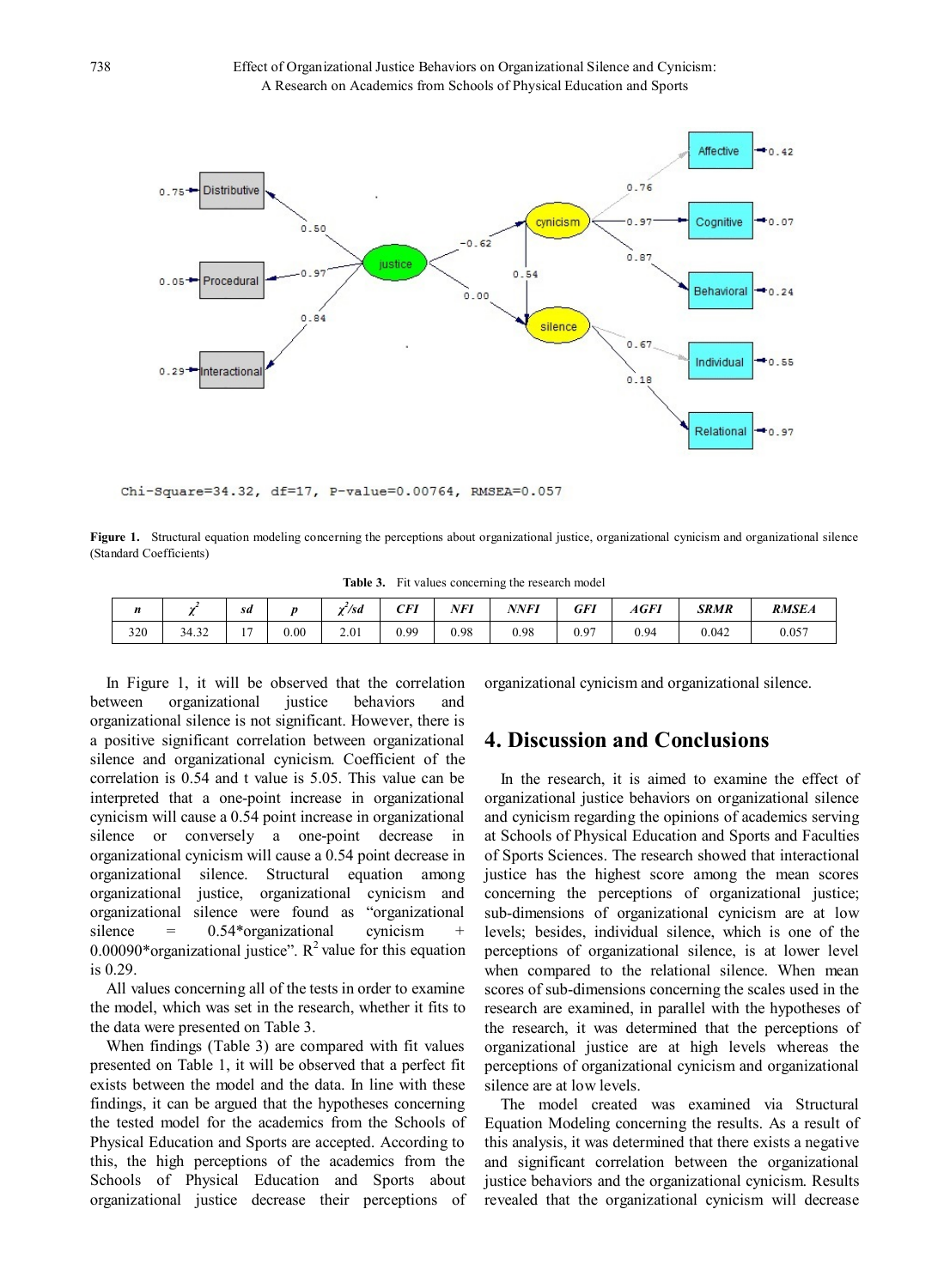when the perception of the organizational justice behaviors increase.

There are few studies which investigated the relationship between the organizational justice and the organizational cynicism in the literature. In his study, in which he examined premises and results of the organizational cynicism, James [28] put forward that there was a negative correlation between the employees' perceptions of organizational justice and cynical attitudes.

In the study conducted by Fitzgerald [46], it was stated that individuals who had high perceptions of injustice towards the employing organizations would have more cynical attitudes towards their organizations. In the research conducted by Bernerth et al. [47], it was determined that a negative correlation existed between the organizational cynicism and distributive justice/interactional justice. In the same manner, in another research conducted by Kutanis and Çetinel [48] in order to reveal if there was a correlation between the employees' perceptions of injustice towards the organization and organizational cynicism, it was concluded that the academics who had negative perceptions of justice in general exhibited more cynical attitudes. The employees tend to pay more attention to decisions and matters about these dimensions, which have significant effects financially and socio-culturally, and react negatively when they perceive that those decisions and matters are not fair. When the practices in the organization are considered fair, improvement of the employees' positive attitudes will be possible. However, in a setting, where injustice is perceived, a climate of silence may be created in the organization since fear and anxiety of the employees arise and the opinions and concerns are not expressed easily, [49]. In this context, in case the employees perceive that prejudice and injustice exist at the organizational decisions and managerial activities, they may have negative feelings such as anger and disappointment [28,46].

Examining justice at organizational level is important for both enterprises and other organizations. If the employees perceive their managers' approach as fair, then the organization will provide benefit in many ways. This situation increases the motivation of the employees, increases efficiency, and many similar benefits will be earned [50]. In the research that was conducted by Altınöz et al. [51], silence was an important factor in forming the cynicism. To remove both silence and cynicism, it was advised to handle administerial practices such as participating in decision making processes, increase of motivation and loyalty, effective leadership and justice carefully.

In the other studies [28,52], in which the elements affecting the organizational cynicism were investigated, various organizational factors such as increase of unjust behaviors in the organizations, decrease in organizational support, psychological breach of contract, increase in working hours and ineffective behaviors of the leaders in

the organizations were identified as variables which had significant effects in creation of organizational cynicism attitudes.

In the research, it was determined that the correlation between the organizational justice behaviors and the organizational silence was not significant. Besides, there was a positive significant correlation between the organizational silence and the organizational cynicism. In the research conducted by Çaylak [53], a positive significant correlation was identified between the employees' organizational silence and organizational cynicism levels, and it was determined that causes of organizational silence had an effect on cynicism. On the other hand, also in the studies correspondingly supporting current findings and conducted by Demirtaş et al. [54]; Kalay et al. [55]; Nartgün and Kartal [56], it was determined that there was a positive significant correlation between organizational silence and organizational cynicism. This result can be interpreted that an increase in organizational cynicism will cause an increase in organizational silence, or on the contrary a decrease in organizational cynicism will cause a decrease in organizational silence as well.

The results obtained in similar researches [28, 46-48,50,52] also support our findings of this research. According to this, increases in unjust behaviors in the organizations have a remarkable effect on creation of organizational silence and cynicism.

In line with the literature, when the variables related with individuals' organizational justice behaviors are examined, it is observed that distributive justice, procedural justice and interactional justice come into prominence. Again, it is stated that organizational silence has two dimensions as individual and relational, organizational cynicism has three dimensions as affective, cognitive and behavioral. According to this; distributive justice, procedural justice and interactional justice expain perceptions of organizational justice, individual and relational silence explain organizational silence and affective, cognitive and behavioral cynicism explain organizational cynicism.

The results obtained from this research show that a perfect fit exists between the research model and the data. With these results, it can be stated that the high perceptions of the academics from the Schools of Physical Education and Sports about organizational justice decrease their perceptions of organizational cynicism and organizational silence. Regarding the results of the research, for the academics to be able to work with high efficiency and increase their loyalty to their employing institutions, it can be mentioned that fair decisions of the managers are important. Therefore it can be suggested that managers take necessary precautions in order to create a democratic working environment and make their decisions with a transparent concept of justice. Concerning the limitations of the research, a limited number of universities were reached and only quantitative methods were run. For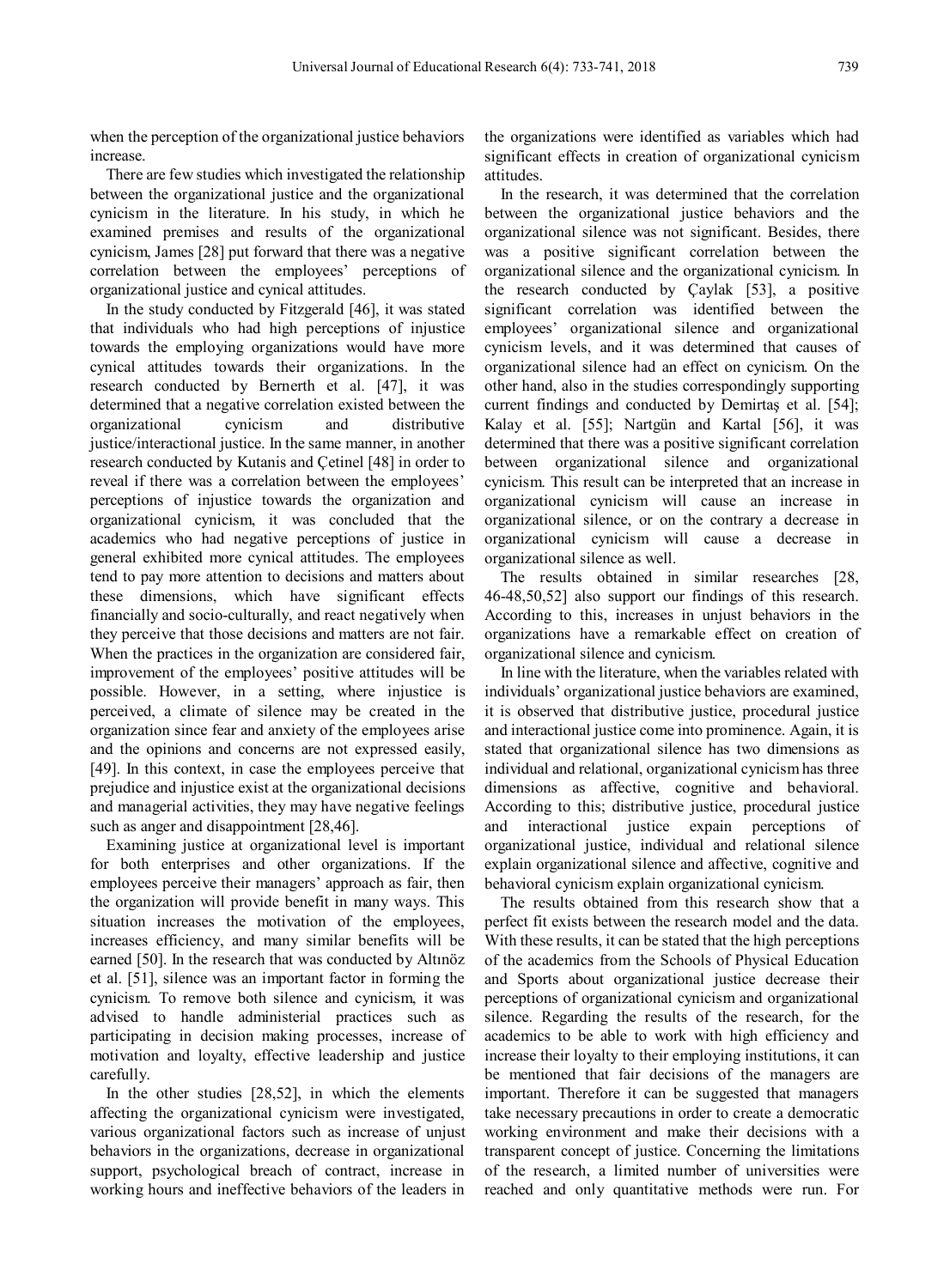further research, it is advised that sample size be enhanced and different models supported with qualitative methods be created.

# **REFERENCES**

- [1] O. Titrek. Okul türüne göre okullardaki örgütsel adalet düzeyi, Uluslararası İnsan Bilimleri Dergisi, Vol.6, No.2, 551-573, 2009.
- [2] J. Greenberg. Organizational justice: Yesterday, today, tomorrow, Journal of Management, Vol.16, No.2, 399-432, 1990.
- [3] T. A. Judge, J. A. Colquitt. Organizational justice and stress: The mediating role of work–family conflict, Journal of Applied Psychology, Vol.89, No.3, 395–404, 2004.
- [4] C. D. Beugre. Understanding organizational justice and its impact on managing employees: An African perspective, The International Journal of Human Resource Management, Vol.13, No.7, 1091-1104, 2002.
- [5] L. Francis, J. Barling. Organizational injustice and psychological strain, Canadian Journal of Behavioural Science, Vol.37, No.4, 250-261, 2005.
- [6] Z. W. Ho, K. T. Chang. Simmelian ties, organizational justice and knowledge sharing in virtual workgroups, The 17th European Conference on Information Systems (ECIS 2009), 152-164, 2009.
- [7] Y. Altınkurt, K. Yılmaz. Değerlere göre yönetim ve örgütsel adalet ilişkisinin ortaöğretim okulu öğretmenlerinin algılarına göre incelenmesi, Kuram ve Uygulamada Eğitim Yönetimi, Vol.16, No.4, 463-485, 2010.
- [8] G. Yılmaz. İnsan kaynakları uygulamalarına ilişkin örgütsel adalet algısının çalışanların tutum ve davranışları üzerindeki etkisi, PhD Dissertation. İstanbul University Institute of Social Sciences, İstanbul, 2004.
- [9] C. H. Meydan, K. Köksal, A. U. Kara. Örgüt içinde sessizlik: Örgütsel etik değerlerin etkisi ve adalet algisinin aracilik rolü, İktisadi ve İdari Bilimler Fakültesi Dergisi, Vol.17, No.3, 142-159, 2016.
- [10] R. H. Moorman. Relationship between organizational justice and organizational citizenship behaviors: do fairness perceptions influence employee citizenship?, Journal of Applied Psychology, Vol.76, 845–855, 1991.
- [11] J. Greenberg. The social side of fairness: interpersonal and informational classes of organizational justice, Russell Cropanzano (Ed.), Justice in the Workplace: Approaching Fairness in Human Resource Management, Lawrence Erlbaum Associates, Publishers, Hillsdale, New Jersey, 79-103, 1993.
- [12] Ö. N. T. Özmen, Y. Arbak, P. Süral Özer. Adalete verilen değerin adalet algilari üzerindeki etkisinin sorgulanmasina ilişkin bir araştirma, Ege Akademik Bakış, Vol.7, No.1), 17– 33, 2007.
- [13] Ö. Yeniçeri, Y. Demirel, Z. Seçkin. Örgütsel adalet ile duygusal tükenmişlik arasindaki ilişki: imalat sanayi

çalişanlari üzerine bir araştirma, KMU İİBF Dergisi, Vol.11, No.16, 83-99, 2009.

- [14] G. Bagheri, R. Zarel, M. N. Aeen. Organizational silence, Ideal Type of Management, Vol.1, 47–58, 2012.
- [15] E. F. Morrison, F. J. Milliken. Organizational silence: a barrier to change and development in a pluralistic academy of management, The Academy of Management Review, Vol.25, No.4, 706-725, 2000.
- [16] B. Bildik. Liderlik tarzlari, örgütsel sessizlik ve örgütsel bağlilik ilişkisi, (Unpublished Master's Thesis) Gebze Yüksek Teknoloji Enstitüsü Sosyal Bilimler Enstitüsü, Gebze, 2009.
- [17] H. E. Çolak. Örgütsel sessizlik. in N. E. Özler, Örgütsel Davranışta Güncel Konular. Ekin Yayınları, 2015.
- [18] F. Bowen, K. Blackmon, Spirals of silence: the dynamic effects of diversity on organizational voice, Journal of Management Studies Vol.40, No.6, 76-87, 2003.
- [19] K. Henriksen, E. Dayton. Organizational silence and hidden threats to patient safety, Health Services Research, Vol.41, No.4, 1539–1554, 2006.
- [20] K. Karacaoğlu, C. Küçükköylü. İşgören sessizliğinin örgütsel sinizme etkisi: kamu çalişanlari üzerine bir araştirma, Ege Akademik Bakış, Vol.15, No.3, 401-408, 2015.
- [21] S. Tangirala, P. Ramanujam. Employee silence on critical issues: the cross level effects procedural justice climate, Personnel Psychology, Vol.61, 37-68, 2008.
- [22] C. T. Brinsfield, M. E. Edwards, J. Greenberg. Voice and silence in organizations: Historical review and current conceptualizations. UK: Emerald Group Publishing Limited, 2009.
- [23] L. Özdemir, S. S. Uğur. Çalışanların "örgütsel ses ve sessizlik" algılamalarının demografik nitelikler açısından değerlendirilmesi: Kamu ve özel sektörde bir araştırma, Atatürk Üniversitesi İktisadi ve İdari Bilimler Dergisi, Vol.27, No.1, 257-281, 2013.
- [24] P. Brandes, R. Dharwadkar, J. W. Dean. Does organizational cynicism matter?: employee and supervisor perspectives on work outcomes, paper presented at the 36th Annual Meeting of the Eastern Academy of Management, Philadelphia PA, 1-34, 1999.
- [25] L. M. Andersson, T. S. Bateman. Cynicism in the workplace: some causes and effects, Journal of Organizational Behavior, Vol.18, 449-469, 1997.
- [26] P. Brandes, L. Castro, M. S. L. James, A. D. Martinez, T. A. Matherly, G. R. Ferris, W. A. Hochwarter. The interactive effects of job insecurity and organizational cynicism on work effort following a layoff, Journal of Leadership & Organizational Studies, Vol.14, 233-247, 2008.
- [27] L. M. Andersson. Employee cynicism: An examination using a contract violation framework, Human Relations, Vol.49, No.11, 1395-1418, 1996.
- [28] M. S. L. James. Antecedents and consequences of cynicism in organizations: an examination of the potential positive and negative effects on school systems. a dissertation presented to the college of business, The Florida State University, 1-145, 2005.